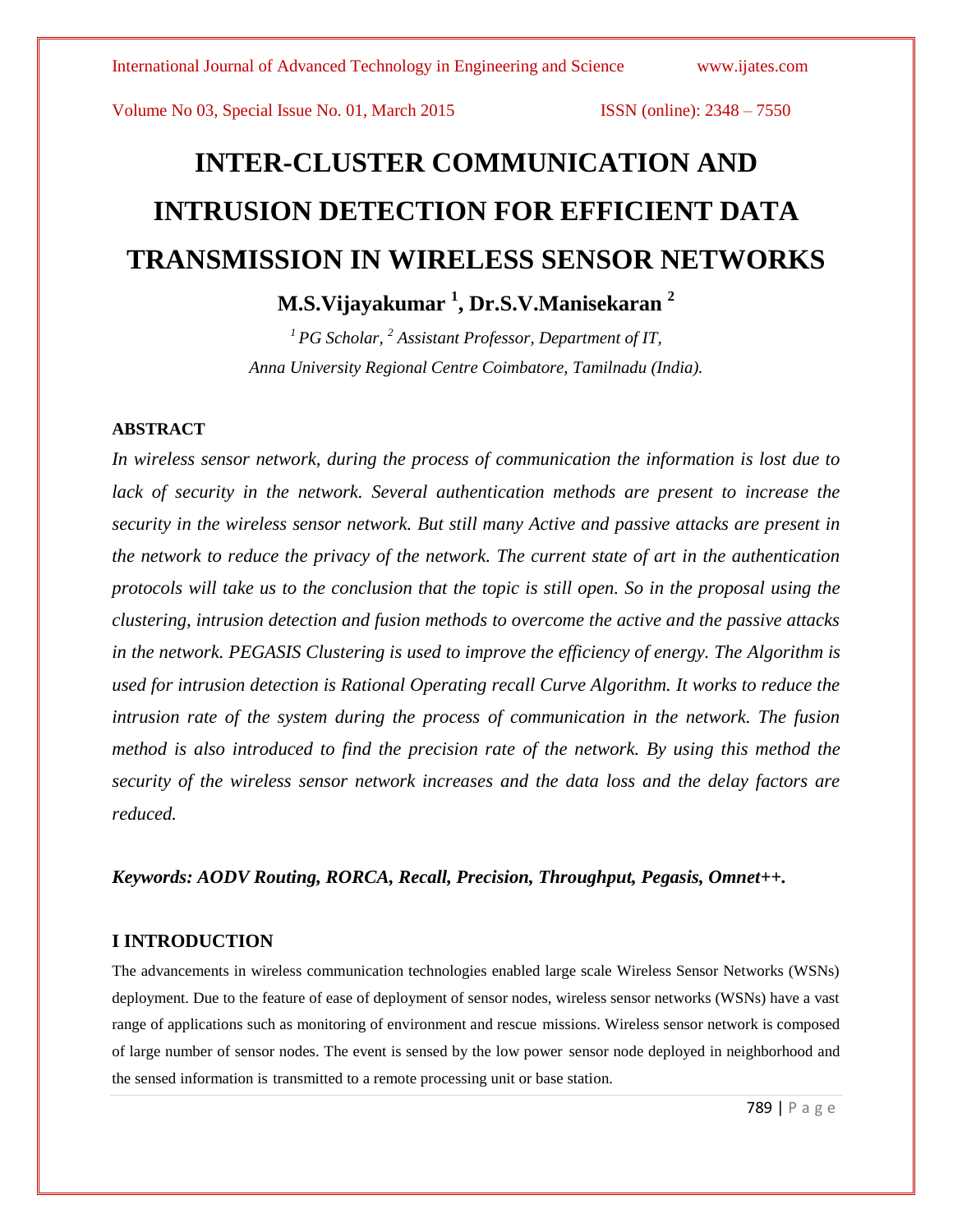Wireless sensor networks (WSN) are playing-vital role in commercial, military application, critical event monitoring and networks monitoring such as fire detection in forest, gas monitoring in coal mining, large scaled wireless sensor nodes are deployed in wide range of area. The sensor nodes collectively work together and send the detected information to other sensor nodes. To transmit the message it needs twice the energy it takes to receive the message. Major challenge of WSN is reducing the energy consumption. To increase the efficiency of energy using a techniques called inter-cluster communication and Rational Operating Recall Curve Algorithm (RORCA). In intercluster communication, each cluster has a coordinator referred to as a cluster head. In rational operating recall curve algorithm, the intrusion detection rate of the system can find effectively.

#### **1.1 Clustering in WSN**

Clustering mechanism helps in improving the energy efficiency in sensor networks. Clustering in WSN splits the sensor nodes into small groups. A cluster head (CH) would be selected for each group. The nodes in the group reports the information gathered to the CH. All sensor nodes in a cluster are called cluster members; including one cluster head. Cluster heads transmit the aggregated data to a base station, instead of collecting data from cluster members. Thus, clustering reduces the overhead of the sink.

Clustering is introduced in network and is divided into 'n' radial level with base station (BS) at the center

#### **Cluster Head**

#### **Cluster Sink**

#### **Figure 1: Cluster Model**

The main idea of clustering is optimal selection of cluster head (CH) based on their level. Then the node having more energy is selected as cluster head.

#### **1.2 AODV Routing Protocol**

Ad-hoc On-demand Distance Vector (AODV) routing protocol uses traditional routing information-base (RIB) for one task creation and to determine an up-to-date path to receiver.

The neighbors are notified in case of route is broken due to temporal packet loss. Messages can be controlled using header field named control and breakages of route are as follows: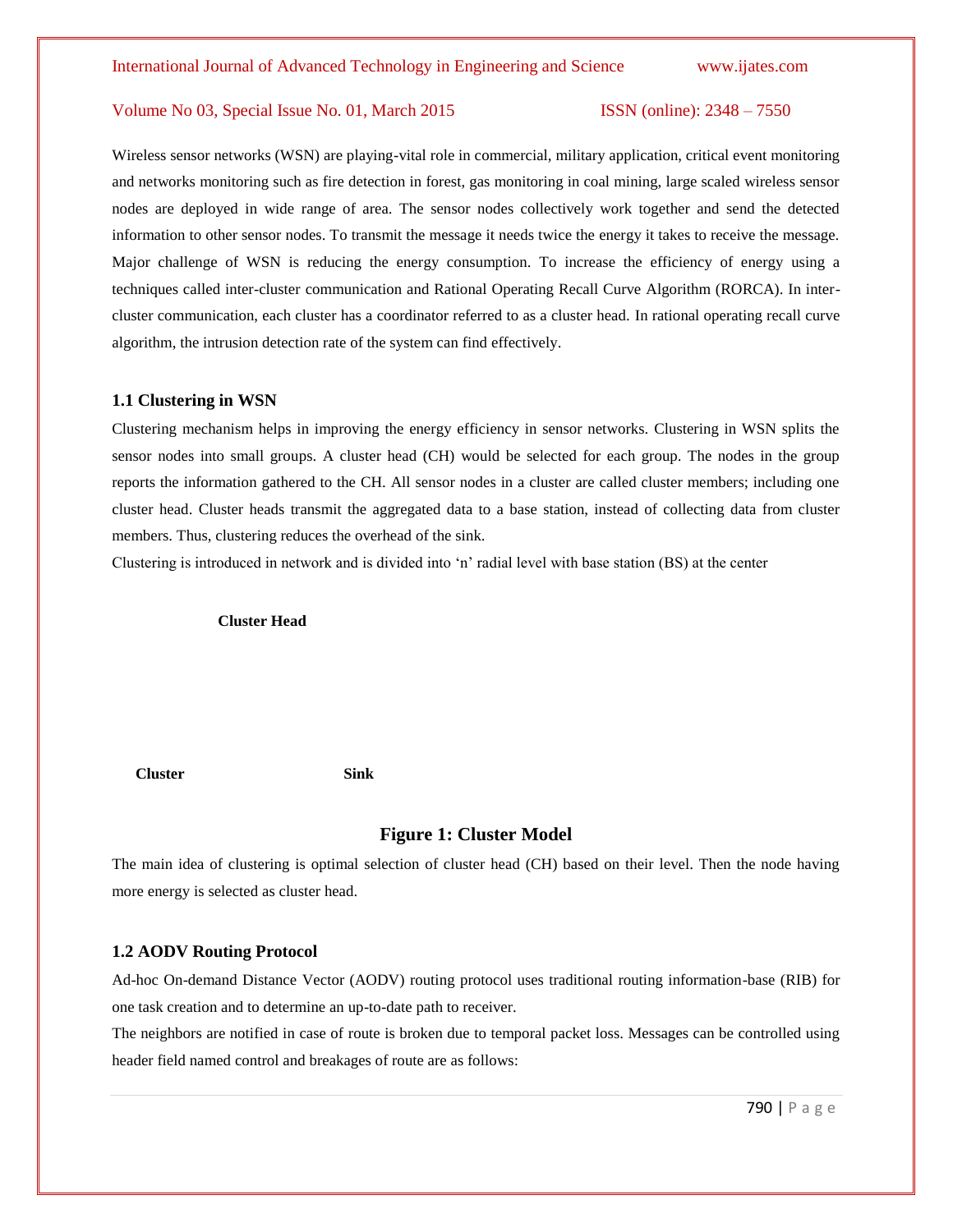### International Journal of Advanced Technology in Engineering and Science www.ijates.com

#### Volume No 03, Special Issue No. 01, March 2015 **ISSN** (online): 2348 – 7550

- Route Request Message (RREQ)
- Route Reply Message (RREP)
- Route Error Message (RERR)
- HELLO Messages.

# **II RELATED WORK**

Lettieri and Srivastava [6] have proposed a new adaptive link layer control technique to provide robust and energy efficient operation even in the presence of orders of magnitude variations in bit error rates. An exchange exists between one another to reduce the header and physical layer overhead by making frames large. In addition, the adaptive frame length control can be used to improve the energy efficiency for a desired level of good put, and to extend the usable radio range with graceful throughput degradation, but has battery energy limitations.

Ferriere et al. [4] have proposed the Simple Packet Combining (SPaC) error-correction scheme for wireless sensor networks. When two or more corrupt versions of a packet grabs, a packet merge sequence makes an effort to achieve the original packet from the corrupt copies. Packet combining exploits a multi-hop wireless network and point-topoint forward error correction (FEC), packet combining therefore helps multi-node interactions such as multi-hop routing or broadcasting as well as to hop-by-hop communication. SPaC does not estimate the channel conditions.

Dong et al. [1] have proposed a Dynamic Packet Length Control (DPLC). DPLC is used for packet length optimizations for sensor networks to make more efficient in terms of channel utilization, incorporate a lightweight and accurate link estimation method. It also provides two easy use of services, one is aggregating a small message and another is fragmenting large message to facilitate upper layer application programming. A DPLC overcomes the limitations of prior work, but still can reduce the overheads and increase the energy efficiency by using some other techniques.

Krishnan et al. [5] have proposed a packet length adaptation (PLA) in wireless local area network (LAN). A packet can lost due to many reasons, to reduce some of loss in medium access control (MAC) layer using a local packet adaptation algorithm. In PLA, each node dynamically adjusts its packet length based on estimates of the probabilities of each significant type of packet loss. In PLA, the access point periodically broadcasts channel information in order to estimate current network conditions. The throughput gains up to 20% via NS-2 simulations, but in transmitting hidden nodes unable to sense the transmission which leads to staggered collision.

Jamieson and Balakrishnan [2] have proposed a partial packet recovery (PPR). In before, to correct small number of bit errors, retransmitting the whole packet by using Forward Error Correction (FEC). The FEC wasting network capacity, to overcome this inefficiency, jamieson and balakrishnan implement a partial packet recovery (PPR) system. PPR incorporate two new ideas such as SoftPHY and a post-amble scheme. As a result increases end-to-end capacity by a factor of  $2\times$  under moderate load, but still can improve the performance of routing protocol in SoftPHY.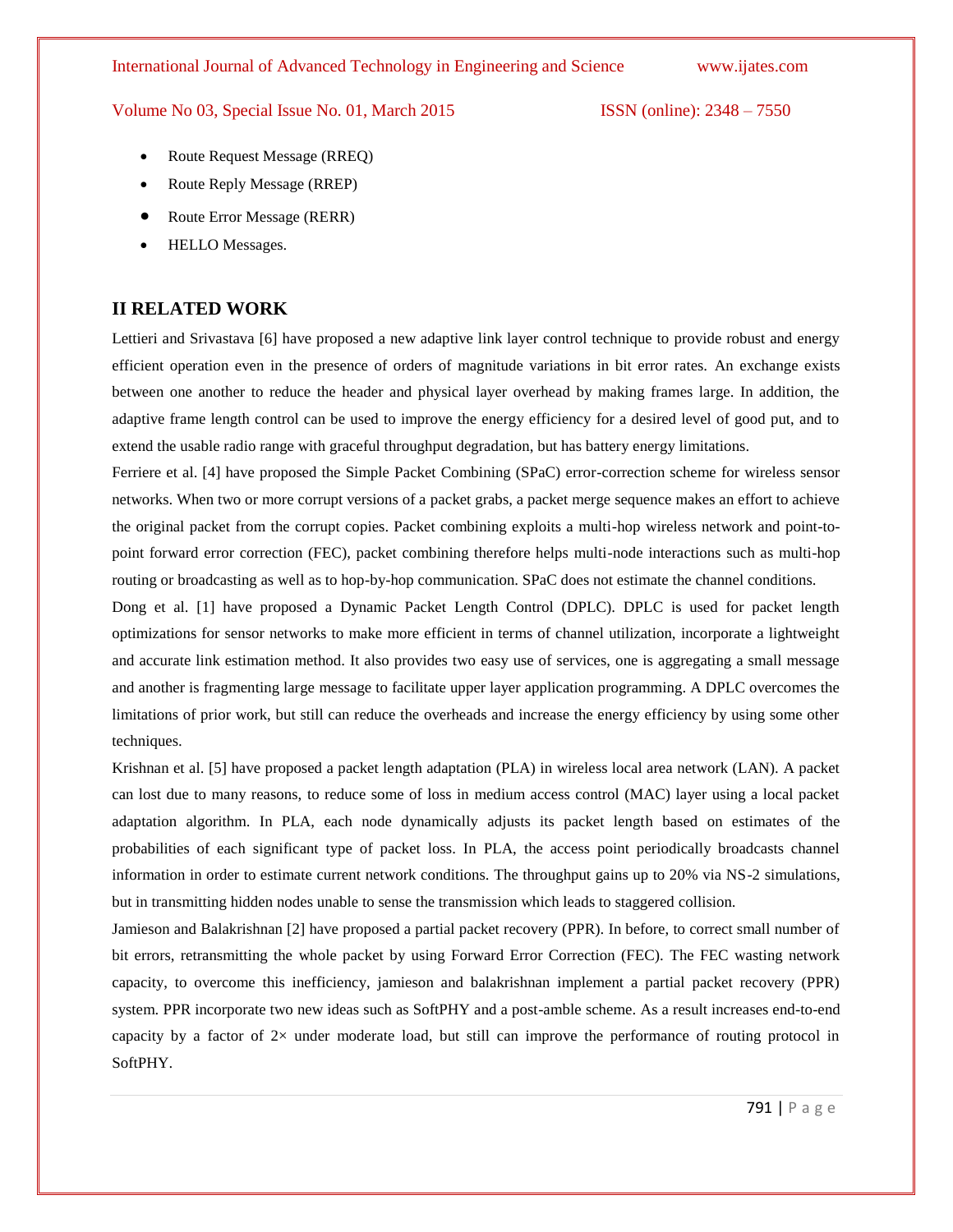# **III DESIGN**

It is proposed that the intrusion detection and fusion methods, to overcome the active and the passive attacks in the network. Rational Operating recall Curve Algorithm (RORCA) is introduced in the rational intrusion detection method. This Rational operating recall Curve Algorithm is used to find the intrusion detection rate of the system effectively. And also employs to reduce the intrusion rate of the system during the process of communication in the network. The fusion method is also introduced to find the precision rate of the network. As a result, the proposed method performs well in monitoring the network and reduces the data loss.

Figure 2 shows an overall architecture design of proposal method. The application or data or messages are passed. Network is formed and route is discovered, then sending a request to topology. A topology is selected as random topology. In Inter-cluster communication cluster head is selected and cluster is formed. Then a method called Intrusion detection used for prevent from attackers. In intrusion detection Rational Operating Recall Curve Algorithm is used, then followed by recall, precision and fusion method.

Application

Topology Selection

Intrusion Detection

Inter-Cluster Communication

RORCA

Recall Clustering

Precision

# **Figure 2: Architecture.**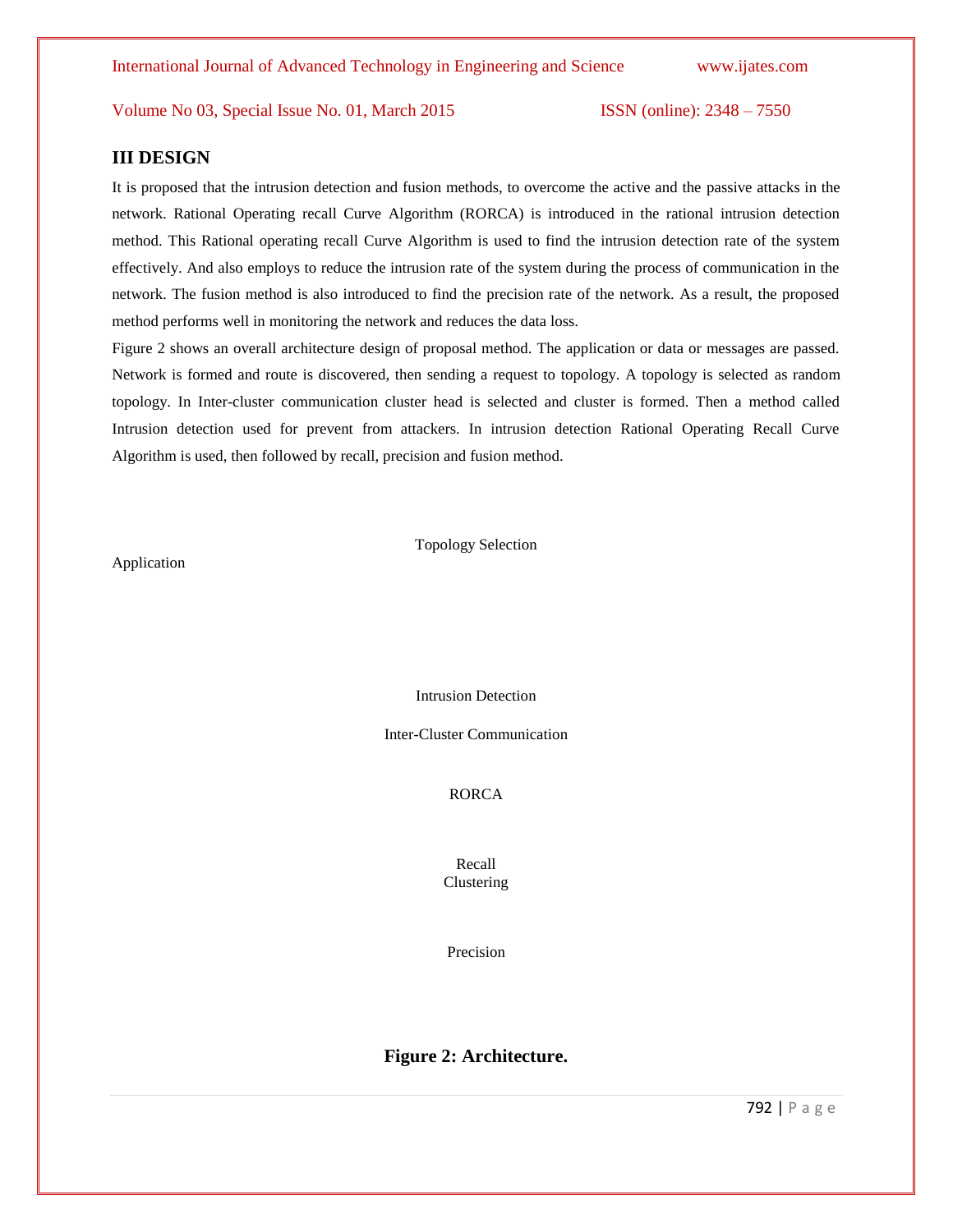#### **Network Creation**

The network is created based on topology. Here using random topology i.e., mostly using Mesh topology. The mesh topology combines one or more topologies.

### **MAODV Protocol**

The Multi-casting AODV routing protocol builds on top of the DSDV protocol that was previously described. AODV is an improvement of DSDV as it minimizes the number of required broadcasts since it creates routes in an on-demand basis, in contrast to DSDV which maintains a complete set of routes. It utilizes destination sequence numbers to ensure loop-freedom at all times and to avoid the count-to-infinity problem associated with classical distance-vector protocols.

When a node needs a route to a destination it broadcasts a Route Request (RREQ) message. The RREQ message is spread throughout the network and as soon as the message reaches a node with fresh enough routes to the specific destination or the destination node itself, a Route Reply (RREP) message is unicasted back to the requesting node.

AODV is able to provide unicast, multicast and broadcast communication ability. This capability of having all three communication forms in a single protocol offers numerous advantages. When searching by using the multicast route discovery it increases the unicast routing knowledge and vice versa. By having all three communication forms in a single protocol simplifies the implementation process of the protocol.

#### **Energy Aware Clustering**

PEGASIS (Power-Efficient Gathering in Sensor Information Systems) is for each node to receive from and transmit to close neighbors and take turns being the leader for transmission to the BS. This approach will distribute the energy load evenly among the sensor nodes in the network. We initially place the nodes randomly in the play field, and therefore, the *i* –th node is at a random location. The nodes will be organized to form a chain, which can either be accomplished by the sensor nodes themselves using a greedy algorithm starting from some node. Alternatively, the BS can compute this chain and broadcast it to all the sensor nodes. We used random 100-node networks for our simulations.

PEGASIS performs data fusion at every node except the end nodes in the chain. Each node will fuse its neighbor's data with its own to generate a single packet of the same length and then transmit that to its other neighbor**.** With our simulation experiments, found that the greedy chain construction performs well with different size networks and random node placements. In constructing the chain, it is possible that some nodes may have relatively distant neighbors along the chain. Such nodes will dissipate more energy in each round compared to other sensors. The performance of PEGASIS is improved by not allowing such nodes to become leaders. By setting a threshold on neighbor distance to be leaders, able to slightly improve PEGASIS's performance further by applying a threshold adaptive to the remaining energy levels in nodes. Whenever a node dies, the chain will be reconstructed and the threshold can be changed to determine which nodes can be leaders.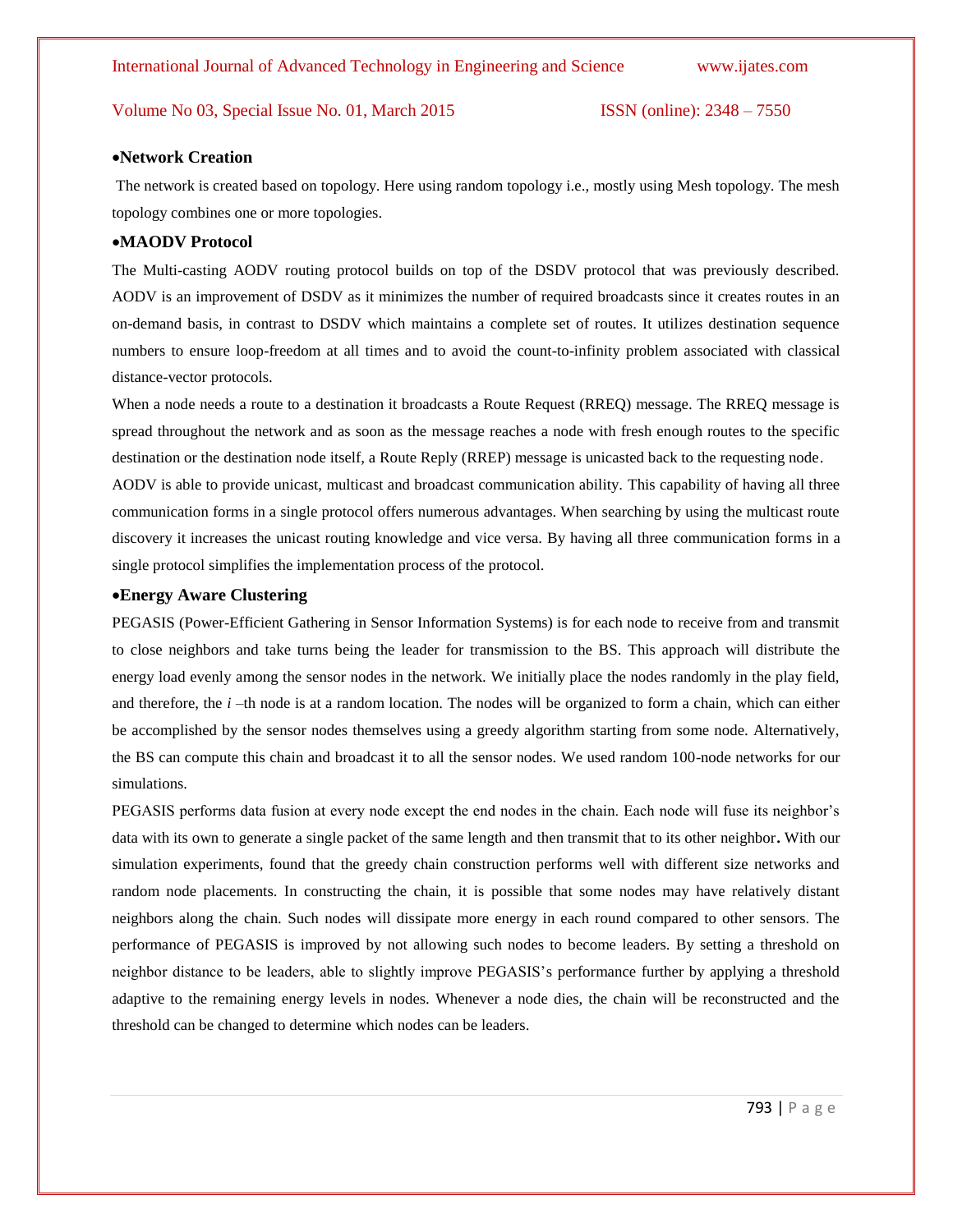# **3.4 Intrusion Detection**

Intrusion Detection is used for detecting the intrusion, which are created by the external environment. To detect the intrusion in network proposing the Rational Operating recall Curve Algorithm (RORCA).This Rational operating recall Curve Algorithm is used to find the intrusion detection rate of the system effectively and also reduce the intrusion rate of the system during the process of communication in the network. The data fusion method is used to increase the precision rate of the system.

# **IV SIMULATION**

This project is simulated in OMNeT++. OMNeT++ is an object-oriented modular discrete event network frameworks simulation. OMNeT++ simulations can be run under various user interfaces. OMNeT++ also supports parallel distributed simulation. The parallel simulation algorithm can easily be extended, or new ones can be plugged in. OMNeT++ simulation tool is chosen, because it provides better performance than NS2 and OPNET. OMNeT++ is much scalable than NS2. OMNeT++ joins with MIXIM and used in numerous domains from queuing network simulations to wireless and ad-hoc network simulations. OMNeT++ cost is also low and it works well and coding of this also easy compared to test-bed like TOSSIM. OMNeT++ provides more accuracy of results, it's a new development tool and it becomes popular in future**.** 

### **4.1 Simulation Results**

The simulation results are shown in figure 3and 4 respectively.



**Figure 3: Network Creation**

In fig. 3, the network is created by random topology selection which contains many numbers of cluster heads and up to 90's to 100's sensor nodes are connected.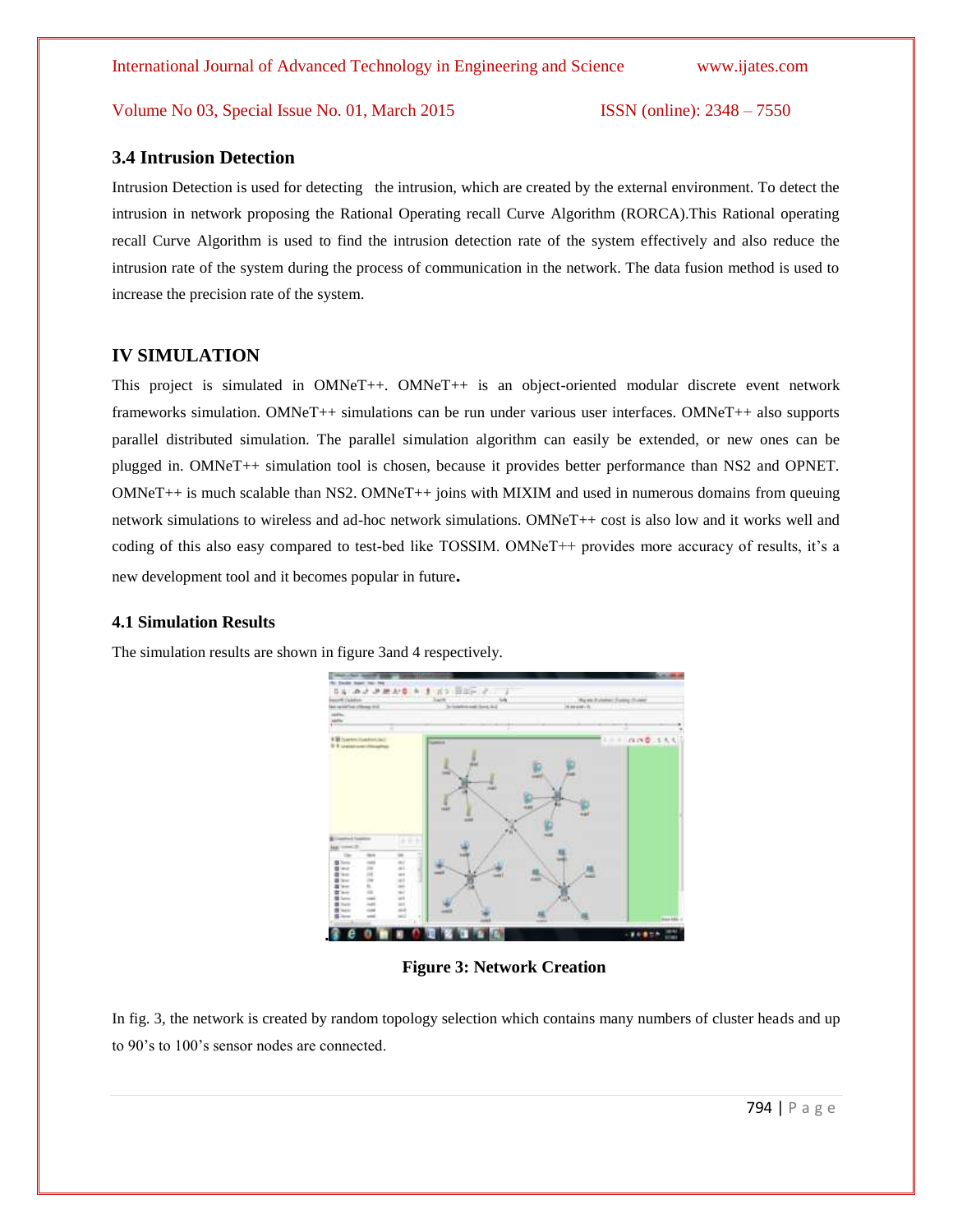In fig. 4, the cluster communication is done by using pegasis clustering. In this simulation result, there is transmission of message between cluster heads and sensor nodes.



**Figure 4: Clustering**

# **4.2 Expected performance Analysis**

In this section, representing expected performance analysis in comparison with proposal and existing method.





**(c) Network Throughput vs Time.**





**(a) Network Throughput vs Bandwidth. (b) Amount of Bandwidth vs BW Ratio.**